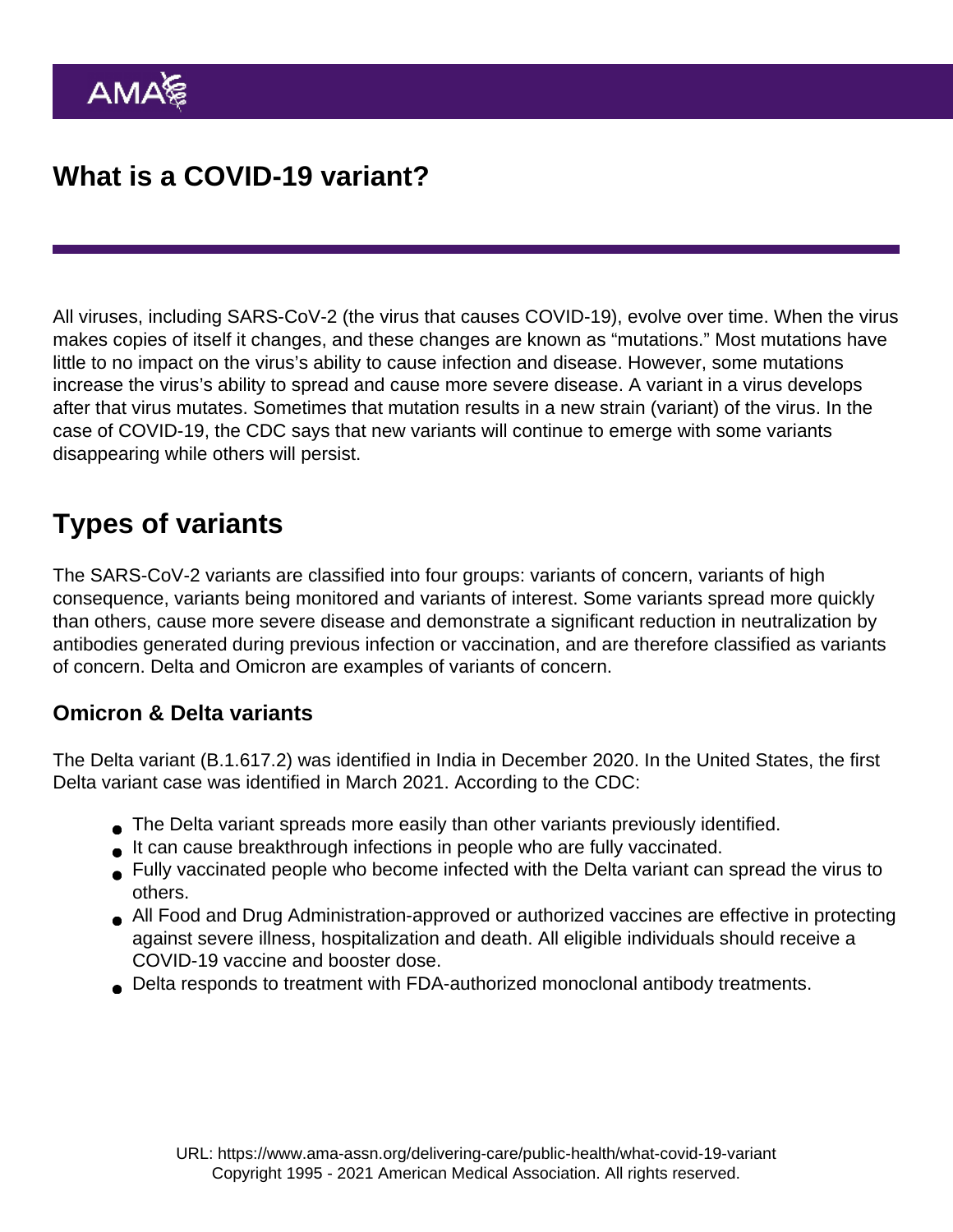While the Delta variant has impacted the U.S. population, the Omicron variant currently accounts for most COVID-19 cases.

[Omicron](https://www.ama-assn.org/delivering-care/public-health/what-omicron-variant) (B.1.1.529) was first identified and reported in South Africa in November 2021. In the United States, the first Omicron variant case was identified in December 2021. According to the CDC:

- The Omicron variant may spread more easily than other variants, including the Delta variant.
- Breakthrough infections are possible in people who are fully vaccinated. Fully vaccinated people who become infected with the Omicron variant can spread the virus to others.
- All FDA-approved or authorized vaccines are effective against severe illness, hospitalization and death. All eligible individuals should receive a COVID-19 vaccine and booster dose.
- Some monoclonal antibody treatments (bamlanivimab and etesevimab, administered together) and REGEN-COV (casirivimab and imdevimab) are not as effective against Omicron.

## What experts are saying about COVID-19 variants

According to the [World Health Organization](https://www.who.int/en/activities/tracking-SARS-CoV-2-variants/) (WHO), Omicron is concerning because it has several mutations that may increase the risk of how easily it spreads and the severity of illness it causes.

Stephen Parodi, MD, associate executive director at The Permanente Medical Group, said that early indications showed that Omicron was going to be [more contagious](https://www.ama-assn.org/delivering-care/public-health/what-doctors-wish-patients-knew-about-covid-19-omicron-variant) than previous variants.

"In the U.S. we had our first case detected—it seems like a long time ago and yet it wasn't that long ago—December 1st," he said. "As of January 1st, 95% of the reported cases in the U.S. are the Omicron variant. It's in all states and is now the dominant strain."

Physicians are [concerned](https://www.ama-assn.org/delivering-care/public-health/delta-omicron-variant-tag-team-makes-booster-doses-essential) that the Omicron variant may have immune-escape properties due to all its mutations in the spike protein. "I'm hoping there will be enough virus-neutralizing antibodies to crossneutralize the Omicron variant in people who got triply immunized," said Peter Hotez, MD, PhD, dean of the National School of Tropical Medicine at Baylor College of Medicine and co-director of the Texas Children's Hospital Center for Vaccine Development in Houston, during a [Dec. 6, 2021 episode of the](https://www.ama-assn.org/delivering-care/public-health/delta-omicron-variant-tag-team-makes-booster-doses-essential) [COVID-19 Video Update](https://www.ama-assn.org/delivering-care/public-health/delta-omicron-variant-tag-team-makes-booster-doses-essential). All of us are looking at that now."

People fully vaccinated against COVID-19 can be infected with the Omicron variant, but they are less likely to develop serious illness than those who are unvaccinated. Even a person who is [up to date](https://www.cdc.gov/coronavirus/2019-ncov/vaccines/stay-up-to-date.html) with COVID-19 vaccinations can have a [breakthrough infection](https://www.ama-assn.org/delivering-care/public-health/what-doctors-wish-patients-knew-about-breakthrough-covid-infections) with Omicron. For both the Delta and Omicron variants, vaccines remain effective in protecting against severe illness, hospitalizations and death.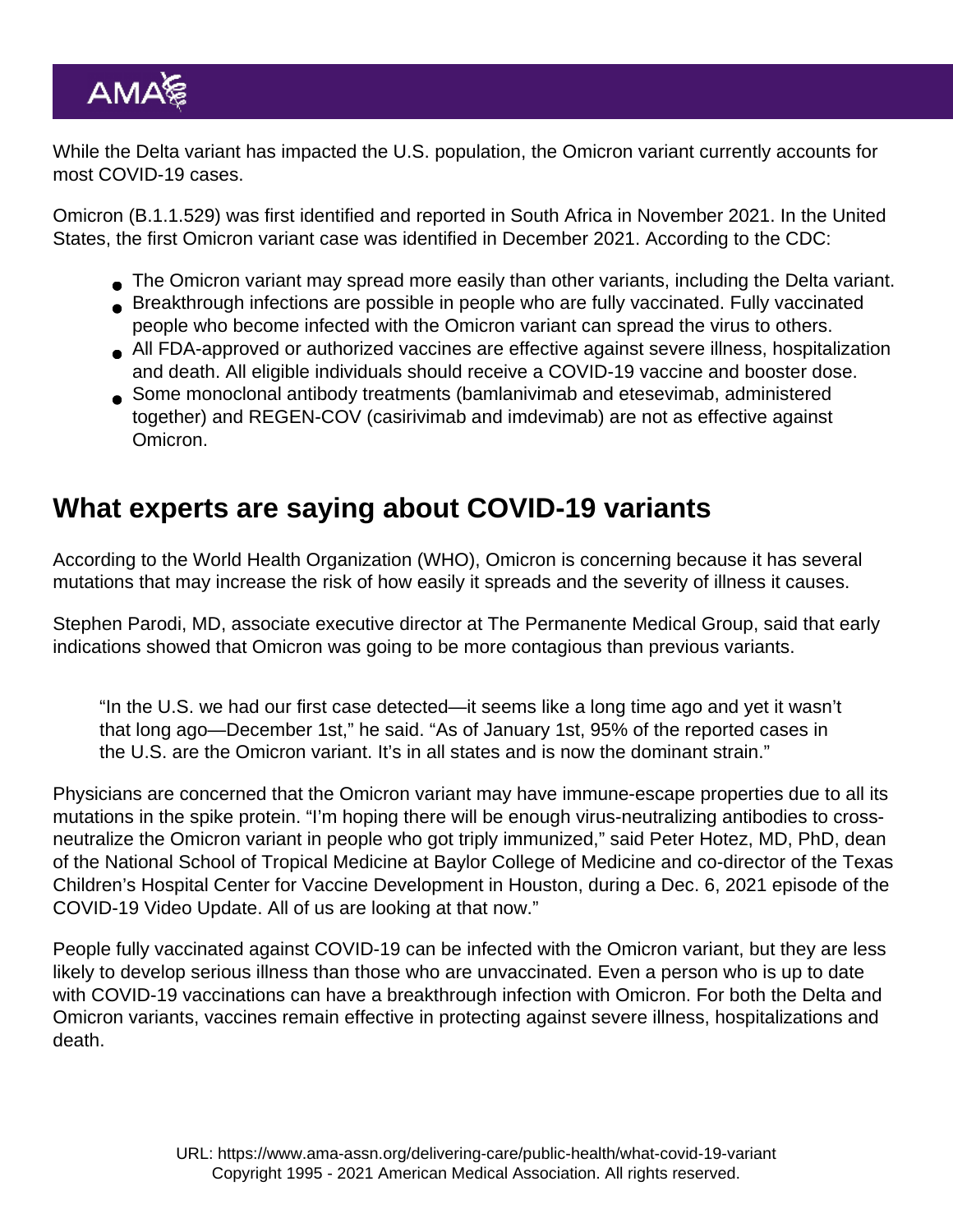#### Protection against variants

In a [Jan. 26, 2021 episode](https://www.ama-assn.org/delivering-care/public-health/andrea-garcia-jd-mph-discusses-newest-research-omicron) of the COVID-19 Video Update, Andrea Garcia, JD, MPH, the AMA's director of science, medicine & public health, says that even though hospital admissions are leveling off, hospitals are still full. Regarding [boosters](https://www.ama-assn.org/delivering-care/public-health/what-covid-19-booster-dose) and the variants, [Garcia pointed](https://www.ama-assn.org/delivering-care/public-health/andrea-garcia-jd-mph-discusses-newest-research-omicron) to recent studies that suggest that the Pfizer-BioNTech and Moderna booster doses not only reduce the number of infections with Omicron, but also keep infected people out of the hospital. "The extra doses are 90% effective at preventing hospitalization with the variant. And they are also reducing the likelihood of visits to the emergency department or to urgent care clinics," said Garcia.

In January the AMA [released a statement](https://www.ama-assn.org/press-center/press-releases/ama-statement-fda-eua-monoclonal-antibody-treatments) supporting the FDA's decision to remove emergency use authorization for monoclonal antibody treatments ineffective against the Omicron variant. "Given the latest data showing the Omicron variant of SARS-CoV-2 is responsible for 99% of current COVID-19 infections, we are pleased that the FDA is following the scientific evidence and limiting the use of monoclonal antibody treatments to those that are effective against the Omicron variant," said AMA President Gerald E. Harmon, MD.

"I do think we should be looking at the end game, and by end game, I don't mean that we will have eradicated COVID," said Leana Wen, MD, MSc, public health professor, George Washington University, during the [Jan. 24, 2021 episode](https://www.ama-assn.org/delivering-care/public-health/leana-wen-md-msc-assesses-covid-endgame-post-omicron-surge) of the COVID-19 Video Update. "In fact, we need to accept that COVID is going to be with us, just like the Spanish flu from 1918-1919 still is with us in some way now. And so, I think we need to prepare for a number of different scenarios." Dr. Wen added that one of these scenarios could be a new variant that may evade the immune protection that people already have.

# Explore other AMA resources on COVID-19

The AMA has developed frequently-asked-questions documents on COVID-19 vaccination covering safety, allocation and distribution, administration and more. There are two FAQs, one designed to answer [patients' questions](https://www.ama-assn.org/system/files/2020-12/covid-19-vaccine-patient-faqs.pdf) (PDF), and another to address [physicians' COVID-19 vaccine questions](https://www.ama-assn.org/system/files/2020-12/covid-19-vaccine-physician-faqs.pdf) (PDF).

The AMA's [COVID-19 resource center](https://www.ama-assn.org/delivering-care/public-health/covid-19-2019-novel-coronavirus-resource-center-physicians) has evidence-based [news](https://www.ama-assn.org/topics/coronavirus-covid-19), guidance, [videos,](https://www.ama-assn.org/series/covid-19-video-update) podcasts, research highlights and more on the pandemic. Read about the latest on [COVID-19 vaccines.](https://www.ama-assn.org/delivering-care/public-health/covid-19-vaccines)

Other key COVID-19 resources include:

- [JAMA Network™ coronavirus resource center](https://jamanetwork.com/journals/jama/pages/coronavirus-alert)
- [AMA Ed Hub](https://edhub.ama-assn.org/coronavirus-ed-center)<sup>[™](https://jamanetwork.com/journals/jama/pages/coronavirus-alert)</sup> [coronavirus education center](https://edhub.ama-assn.org/coronavirus-ed-center)